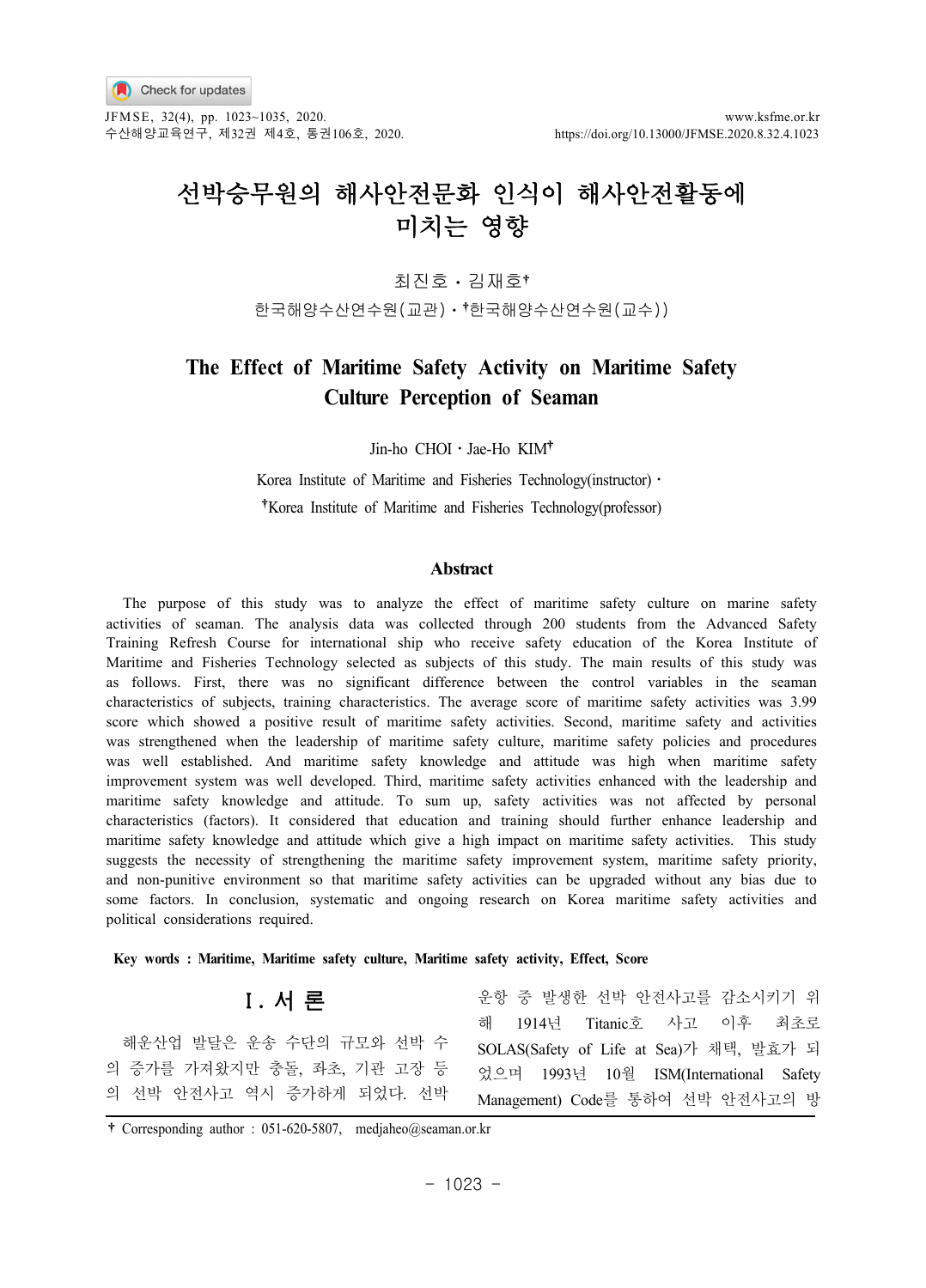지대책을 강화하였다. ISM Code는 최고경영자의 실행의지, 안전관리조직의 구축, 안전검사 등에 활력있는 PDCA(plan, do, check, action)의 사이클 을 움직이게 하는 국제안전관리규약이다(Han et al., 2015).

국내ㆍ외에서는 여객선 침몰(갑제호 침몰, 1963 세월호, 2014) 및 화재사고(설봉호 여객선 화재, 2011), 선박 충돌 후 해양오염사고(태안 허 베이 스피리트호, 2007), 헝가리 유람선 침몰(다 뉴브강 허블레아니 호, 2019)사고 등 선박 안전사 고가 끊임없이 발생하며 인명과 재산의 손실이 막대하게 발생하고 있다. 최근 2010년부터 2017 년까지 해양사고 건수는 총 14,422건, 인명피해는 3,227명으로 조사되었다(MOF, 2018).

해양사고 감소를 위해서는 Håvold(2007)는"해 운에서는 해상에서의 안전관리가 중요하게 인지 되고 선박의 시스템, 인적요인 그리고 기술적인 신뢰성이 중요시되어야 한다"고 주장한 바 있다. 선박의 시스템은 많은 발전을 이루고 있으나 그 시설과 장비를 운용하는 인력의 문제가 선박 관 련 해양사고의 원인이 됨을 중앙해양안전심판원 의 사고보고서에 잘 나타나고 있다(MOF, 2018). 특히, 해양사고의 84.5%가 경계소홀, 작업안전수 칙 미준수, 항행법규 위반, 기관설비 취급불량 등 인적 과실이기 때문에 해양사고를 줄이기 위해서 는 인간의 신념과 행동의 결과인 안전문화를 발 전시켜야 할 필요가 있다(Han et al., 2015).

안전문화를 조성하는 이유는 조직의 안전문화 를 공통적 특성과 문제를 중심으로 안전문화를 고찰하려는 편의성 때문이며, 조직문화의 유형 분류를 통하여 조직이론의 기초와 가설 검증이 가능해진다(Kang, 2002).

안전문화를 통하여 안전 활동에 미치는 영향을 분석한 선행연구들은 육상의 보건산업 분야에서 는 안전 활동 영향 요소 연구가 활발히 진행된 바 있으며(Song et al., 2016; Oh, 2017; Chang, 2017) 해운산업에서는 선박의 안전운항과 관련한 선행연구(Noh, 2007; Kwon & Kim, 2017; Song, 2018)와 안전교육에 관한 선행연구(Joo, 2018; Lee et al., 2016; Lee and Bae, 2016; Woo and Lee, 2015)들이 수행된 바 있다. 그러나 선박이라는 특 수한 환경과 문화적 차이를 고려한 해사안전문화 와 관련한 해사안전활동의 영향에 대해서는 조사 된 선행연구가 드물다. 따라서 본 연구는 기존의 환자안전문화의 선행연구를 바탕으로 선박운항 업무에 종사하는 선박승무원들의 선내 안전사고 를 예방하기 위해 해사안전문화가 해사안전활동 에 영향을 미치는 안전관련 문화요인을 파악하고 어떤 요인들이 해사안전활동에 영향을 주는지 분 석함으로써 해사안전을 위한 실증연구 기반을 조 성하고, 해사안전활동을 증진시킬 수 있는 방안 마련에 필요한 기초 자료를 제공하고자 한다.

# Ⅱ**.** 연구 방법

### 1. 자료수집 및 분석방법

본 연구는 한국해양수산연수원의 안전교육 중 상급안전 국제선 재교육 교육생 212명을 대상으 로 설문조사를 실시하였다. 설문결과 응답이 불 충분하거나 불완전한 자료 12명을 제외한 최종 200명을 대상으로 분석하였다.

자료 분석은 SPSS v25.0을 이용하여 다음과 같 이 분석하였다. 첫째, 조사대상자의 일반적 특성을 파악하기 위하여 빈도분석을 실시하였다. 둘째, 조 사대상자들의 주요 변수들의 응답수준을 파악하기 위하여 기술통계분석을 실시하였다. 셋째, 설문 문 항의 내적일관성을 검정하기 위해 신뢰도분석 (Reliability Anaylsis)을 실시하였다. 넷째, 조사대상 자의 일반적 특성별 모형 내 주요변수들의 변이를 검정하기 위해 t-test와 ANOVA를 실시하였고, Duncan Test로 사후검정을 실시하였다. 다섯째, 실 증 모형 내의 주요 변수들 간의 관계를 파악하기 위해 Pearson's Correlation Coefficient를 실시하였 다. 여섯째, 해사안전활동에 영향을 미치는 요인을 분석하기 위하여 다중회귀분석을 실시하였다.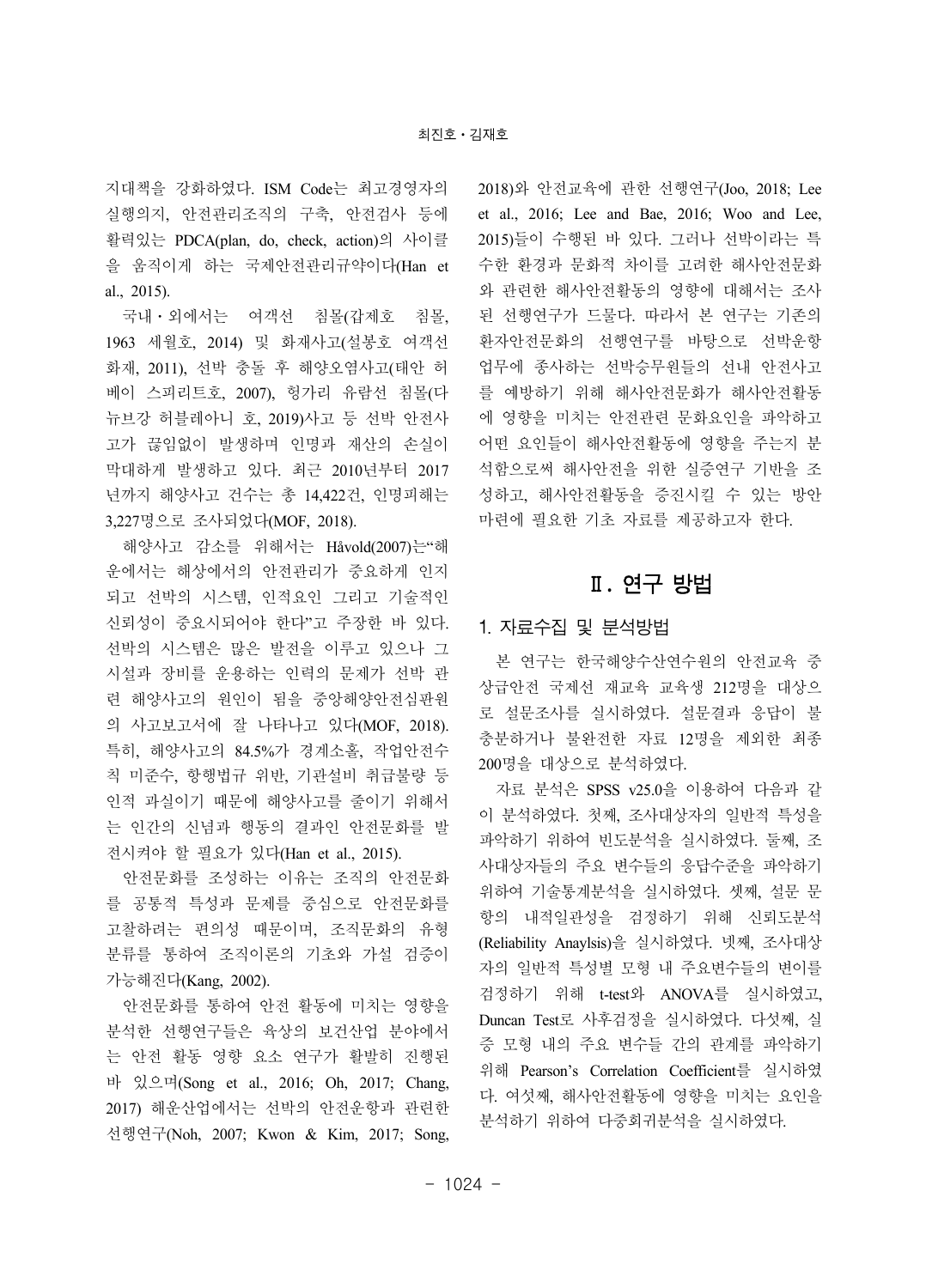### 2. 조사도구

가. 설문지 구성

본 연구에서 사용된 설문지는 선행연구(Lee, 2015) 설문지를 참조하여 연구자가 연구 목적과 가설에 맞게 내용을 추가, 수정하여 구성하였으 며 타당성과 신뢰성을 검증 하였다.

<Table 1>에서 나타낸 바와 같이 본 연구의 설 문지 구성은 종속변수로 해사안전활동과 관련한 문항을 19개로 구성하였고, 독립변수로 해사안전 문화 관련한 하위변수 7종류로 분류하여 리더십 5 문항, 팀워크 6 문항, 해사안전 지식과 태도 5 문항, 해사안전 정책과 절차 4 문항, 비처벌적 환 경 관련 4 문항(역문항), 해사안전 개선시스템 4 문항, 해사안전 우선순위 3 문항으로 구성하였다.

통제변수는 선박승무원의 일반적 특성으로 7 문항(성별, 연령, 학력, 신분, 면허, 직위, 경력)을 선박특성은 3 문항(항해구역, 선종, 총 톤수), 교 육특성도 3 문항(교육경험, 훈련주기, 안전사고경 험)으로 구성하였다.

나. 측정도구 타당성 및 신뢰도 분석

타당성 분석결과 총 35개의 항목 중 타당도를 저해하는 요인 적재량 0.40이하 또는 각 하위 변 수별 연관성이 뚜렷하지 않은 항목에 대해서는 제외하였다. 리더십 9개 문항 중 2개. 팀워크는 6 개 모든 문항, 해사안전 지식과 태도 5개 문항 중 2개는 타당도가 낮아 분석에서 제외하였다.

해사안전 정책과 절차, 비처벌적 환경의 설문 문항은 타당도가 모두 적합하였다. 해사안전 개 선시스템은 4개 문항 중 1개가 타당도가 낮아 분 석에서 제외하였고, 해사안전 우선순위 설문 문 항은 타당도가 모두 적합하였다.

설문의 분석에는 해사안전문화 즉, 독립변수 총 35문항 타당도가 낮은 11개의 설문문항을 제 외하여 24개의 설문문항으로 분석을 실시하였다.

요인분석의 결과는 <Table 2>와 같이 분석되었 으며, KMO 측도는 .919이며, Bartlett's 구형성 검 정결과는 유의확률 0.05미만으로 나타나 요인분

석 모형이 적합한 것으로 판단되었다.

<Table 1> Questionnaire composition

| Variables                                    |                                             | Question     | Question |  |  |  |
|----------------------------------------------|---------------------------------------------|--------------|----------|--|--|--|
|                                              |                                             | items        | quantity |  |  |  |
| Dependent<br>variable                        | Maritime<br>safety activities               | $01 \sim 19$ | 19       |  |  |  |
|                                              | S1                                          | $01 \sim 09$ | 9        |  |  |  |
|                                              | S2                                          | $10 \sim 15$ | 6        |  |  |  |
| Independe                                    | S <sub>3</sub>                              | $16 \sim 20$ | 5        |  |  |  |
| nt                                           | S4                                          | $21 \sim 24$ | 4        |  |  |  |
| variable                                     | S <sub>5</sub>                              | $25 \sim 28$ | 4        |  |  |  |
|                                              | S6                                          | $29 \sim 32$ | 4        |  |  |  |
|                                              | S7                                          | $33 \sim 35$ | 3        |  |  |  |
|                                              | Seaman<br>characteristics                   | $01 \sim 07$ | 7        |  |  |  |
| Control<br>variables                         | Ship<br>characteristics                     | $08 \sim 10$ | 3        |  |  |  |
|                                              | Education<br>characteristics                | $11 \sim 13$ | 3        |  |  |  |
|                                              | Total                                       |              | 67       |  |  |  |
| $S1$ : Leadership                            |                                             |              |          |  |  |  |
| $S2$ : Team-work                             |                                             |              |          |  |  |  |
|                                              | S3 : Maritime Safety knowledge and attitude |              |          |  |  |  |
| S4 : Maritime Safety policies and procedures |                                             |              |          |  |  |  |
| S5 : Non-punish environment                  |                                             |              |          |  |  |  |
|                                              | S6 : Maritime Safety Improvement system     |              |          |  |  |  |
|                                              | S7 : Maritime safety priority               |              |          |  |  |  |

또한, 누적분산이 72.12%로 분석되어 구성된 6 개 요인의 설명력이 높은 것으로 판단되었다. 요 인적재 값은 모두 0.4 이상으로 나타나 해사안전 문화와 해사안전활동에 대한 신뢰도 이상으로 나 타나 측정도구의 타당도를 만족하였다.

도구의 신뢰도 분석은 Cronbach's alpha의 계수 를 산출하여 판단하였다. <Table 3>에서 표시한 바와 같이 해사안전정책과 절차가 0.921으로신뢰 도가 가장 높았으며 해사안전우선순위는 0.731로 가장 낮게 나타났다. 일반적인 Cronbach's alpha의 계수의 양호한 신뢰도 수치는 0.70 이상으로 판 단하기에 연구의 주요 변수 신뢰도는 모두 양호 한 것으로 분석되었다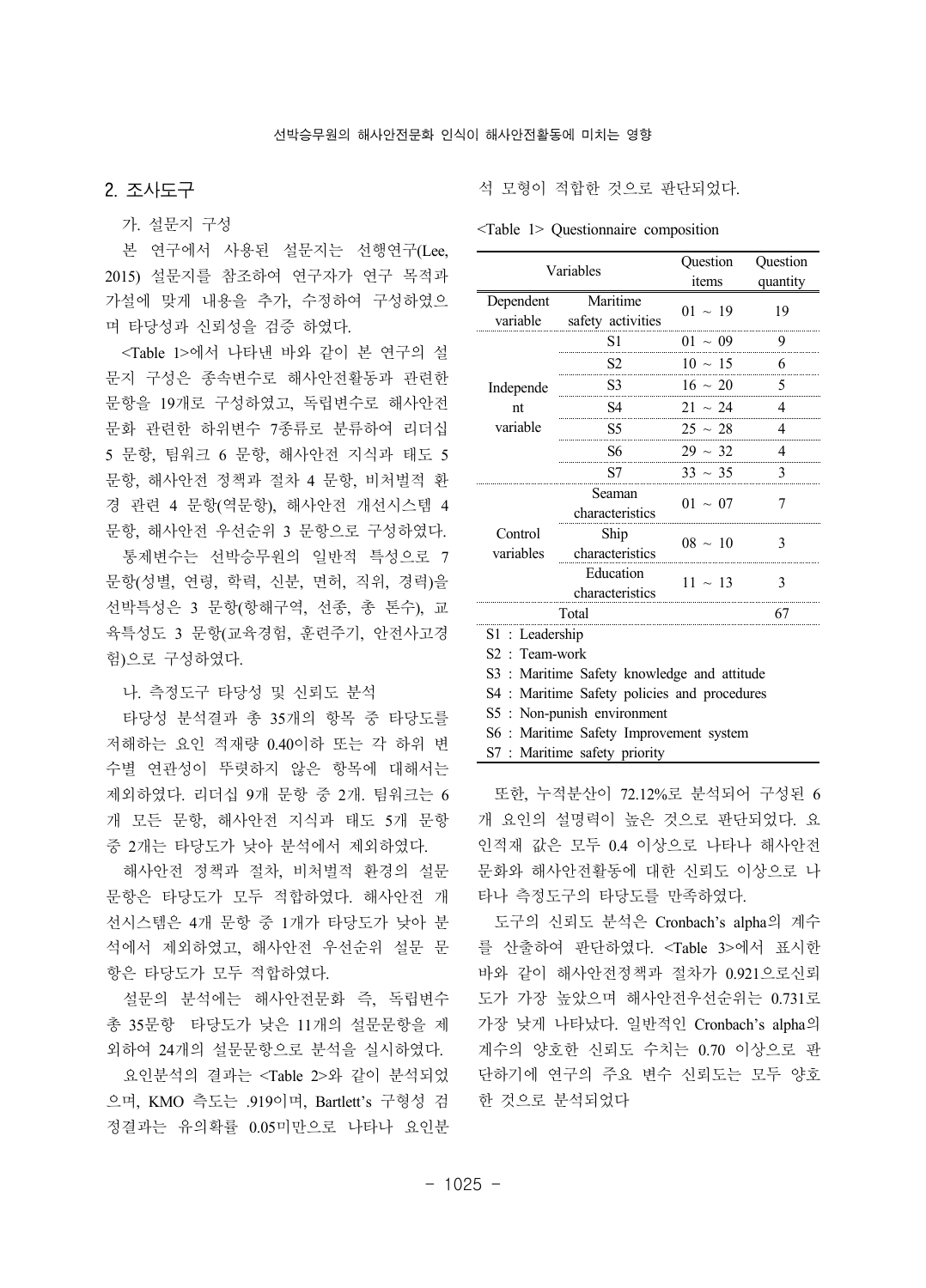#### 최진호 · 김재호

| Variables                    | 1        | $\overline{2}$ | $\overline{3}$ | $\overline{4}$ | 5        | 6        |
|------------------------------|----------|----------------|----------------|----------------|----------|----------|
| Leadership5                  | 0.830    | 0.195          | 0.112          | 0.140          | $-0.048$ | 0.144    |
| Leadership6                  | 0.823    | 0.232          | 0.110          | 0.194          | $-0.132$ | 0.135    |
| Leadership4                  | 0.770    | 0.112          | 0.153          | 0.237          | 0.000    | 0.200    |
| Leadership9                  | 0.766    | 0.331          | 0.060          | 0.177          | $-0.101$ | 0.042    |
| Leadership7                  | 0.620    | 0.372          | 0.118          | 0.193          | 0.013    | 0.161    |
| Leadership8                  | 0.617    | 0.533          | $-0.029$       | 0.223          | $-0.143$ | 0.038    |
| Leadership3                  | 0.554    | 0.478          | $-0.017$       | 0.111          | $-0.199$ | 0.181    |
| policies & procedures2       | 0.297    | 0.870          | 0.044          | 0.167          | $-0.087$ | 0.054    |
| policies & procedures1       | 0.268    | 0.868          | 0.038          | 0.158          | $-0.079$ | 0.065    |
| policies & procedures3       | 0.249    | 0.747          | 0.067          | 0.207          | 0.006    | 0.325    |
| policies & procedures4       | 0.375    | 0.628          | 0.065          | 0.319          | $-0.012$ | 0.248    |
| Non-punish environment2      | 0.142    | 0.023          | 0.837          | 0.052          | $-0.088$ | 0.081    |
| Non-punish environment1      | $-0.022$ | 0.018          | 0.730          | $-0.042$       | $-0.333$ | 0.226    |
| Non-punish environment3      | 0.056    | 0.165          | 0.694          | $-0.135$       | $-0.028$ | $-0.303$ |
| Non-punish environment4      | 0.124    | $-0.056$       | 0.607          | 0.239          | $-0.313$ | $-0.018$ |
| knowledge and attitude2      | 0.263    | 0.147          | 0.068          | 0.759          | $-0.044$ | 0.264    |
| knowledge and attitude1      | 0.303    | 0.254          | 0.008          | 0.714          | $-0.147$ | 0.146    |
| knowledge and attitude3      | 0.236    | 0.401          | 0.016          | 0.688          | $-0.047$ | $-0.065$ |
| Maritime safety ranking3     | $-0.031$ | $-0.046$       | $-0.126$       | $-0.017$       | 0.818    | 0.039    |
| Maritime safety ranking1     | $-0.099$ | $-0.187$       | $-0.312$       | $-0.062$       | 0.728    | $-0.051$ |
| Maritime safety ranking2     | $-0.235$ | 0.063          | $-0.441$       | $-0.242$       | 0.595    | $-0.219$ |
| Improvement system4          | 0.262    | 0.230          | 0.009          | 0.201          | $-0.051$ | 0.758    |
| Improvement system3          | 0.348    | 0.535          | 0.049          | 0.110          | $-0.039$ | 0.555    |
| Improvement system2          | 0.517    | 0.427          | 0.014          | 0.083          | $-0.087$ | 0.539    |
| Eigenvalue                   | 4.761    | 4.171          | 2.479          | 2.202          | 1.192    | 1.786    |
| Common<br>dispersion $(\% )$ | 19.836   | 17.379         | 10.328         | 9.174          | 7.968    | 7.442    |
| Cumulative dispersion(%)     | 19.836   | 37.215         | 47.543         | 56.717         | 64.685   | 72.127   |

<Table 2> Maritime Safety Culture Evaluation tool factor analysis

KMO=.919 Bartlett's test=3106.221, df=276, p<0.001

# Ⅲ**.** 연구결과 및 분석

### 1. 일반적 특성

가. 선박승무원의 특성

연구대상자 일반적 특성을 파악하기 위해 빈도 분석을 실시한 결과는 <Table 4>와 같다. 연령은 20대가 70명(35.0%)으로 가장 많았고, 60대 이상 이 38명(19.0%), 30대 35명(17.5%)순이었다. 학력 은 대학교 졸업 이상 128명(64.0%) 고졸이하 72

명(36.0%)의 순이었다. 신분은 해상직원 175명 (87.5%)으로 육상직원 25명(12.5%)보다 많았다. 소지면허는 3급 74명(37.6%), 2급 59명(29.2%), 1 급 34명(16.8%) 순이었다. 직위는 선ㆍ기관장 62 명(31.0%), 1등 해기사(항해ㆍ기관사) 57명 (28.5%), 2등 해기사(항해ㆍ기관사)순이었다. 경력 은 2년~5년 62명(31.0%), 21년 이상 53명(26.5%), 2년 미만 33명(16.5%)순으로 분포하였다.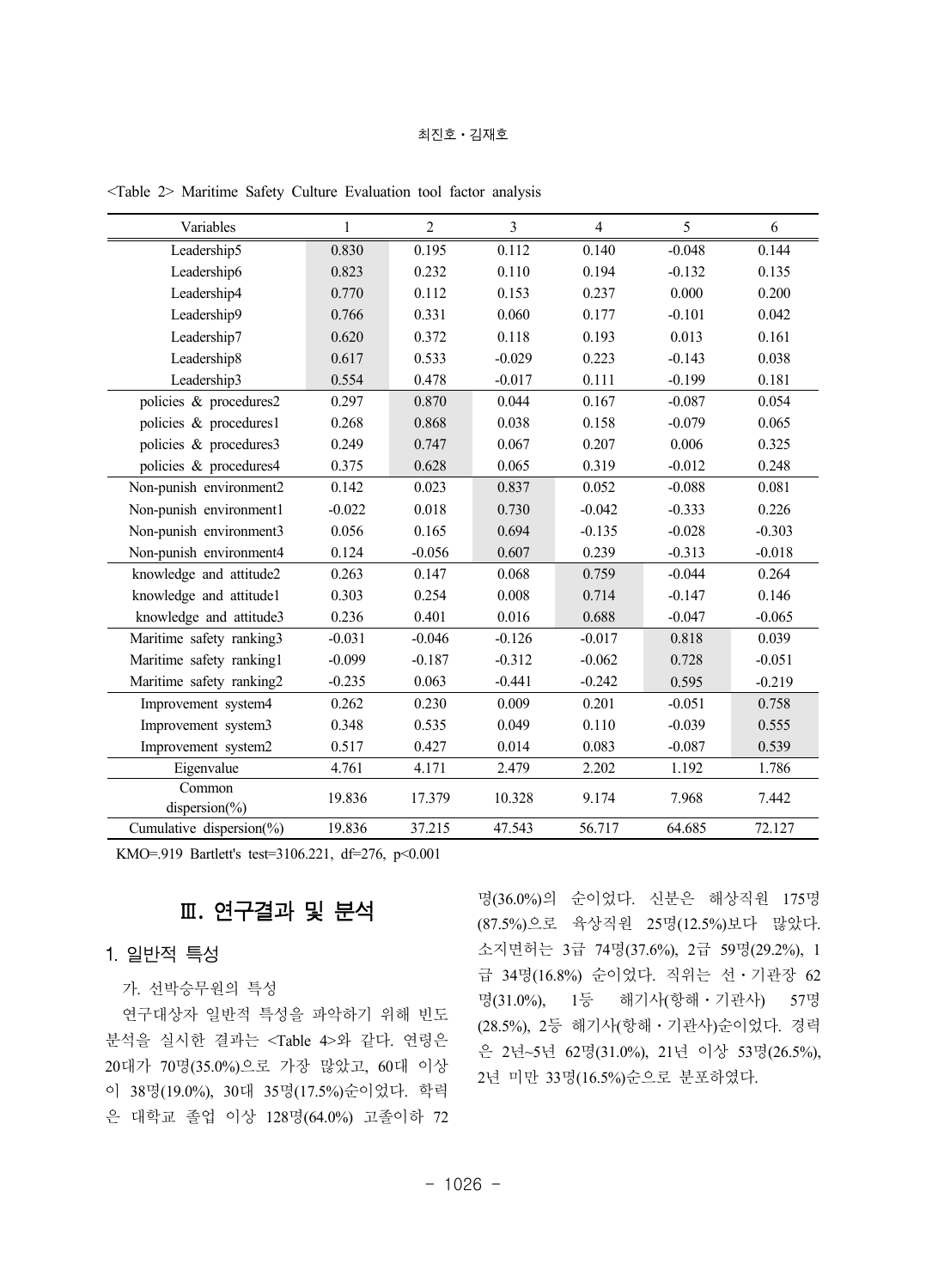Characteris

| Variables                 |                  | Question<br>quantity | Cronbach's<br>alpha |
|---------------------------|------------------|----------------------|---------------------|
|                           | <b>S1</b>        |                      | .920                |
|                           | S3               |                      | .787                |
| Mari                      | S4               | 3                    | .921                |
| safety<br>culture         | S <sub>5</sub>   |                      | .746                |
|                           | S6               | 3                    | .825                |
|                           | S7               | 3                    | .731                |
| Mari safety<br>activities |                  | 17                   | -909                |
| $S1$ : Leadership         |                  |                      |                     |
|                           | $S2$ : Team-work |                      |                     |

<Table 3> Measure Tool reliability analysis

<Table 4> Seaman characteristic distribution

| Characteris<br>tic | Classification           | N   | $\%$  |
|--------------------|--------------------------|-----|-------|
|                    | 20-29                    | 70  | 35.0  |
|                    | 30-39                    | 35  | 17.5  |
|                    | 40-49                    | 23  | 11.5  |
| Age                | 50-59                    | 34  | 17.0  |
|                    | $\geq 60$                | 38  | 19.0  |
|                    | Sum                      | 200 | 100.0 |
|                    | high school $\leq$       | 72  | 36.0  |
| Education          | $\geq$ college           | 128 | 64.0  |
|                    | Sum                      | 200 | 100.0 |
|                    | off-shore                | 175 | 87.5  |
| Depart<br>ment     | on-shore                 | 25  | 12.5  |
|                    | Sum                      | 200 | 100.0 |
|                    | 1st                      | 34  | 16.8  |
|                    | 2nd                      | 59  | 29.2  |
| License            | 3rd                      | 74  | 37.6  |
| grade              | 4th                      | 22  | 10.9  |
|                    | ≤5th                     | 11  | 5.5   |
|                    | Sum                      | 200 | 100.0 |
|                    | capt & chief<br>engineer | 62  | 31.0  |
|                    | 1st                      | 57  | 28.5  |
| Rank               | 2nd                      | 49  | 24.5  |
|                    | 3rd                      | 32  | 16.0  |
|                    | Sum                      | 200 | 100.0 |
|                    | ${<}2$                   | 33  | 16.5  |
|                    | 2-5                      | 62  | 31.0  |
|                    | $6 - 10$                 | 26  | 13.0  |
| Career<br>(yr)     | 11-15                    | 10  | 5.0   |
|                    | 16-20                    | 16  | 8.0   |
|                    | >21                      | 53  | 26.5  |
|                    | Sum                      | 200 | 100.0 |

# S4 : Maritime Safety policies and procedures

S5 : Non-punish environment

S3 : Maritime Safety knowledge and attitude

#### 나. 선박 특성

연구대상자 선박 특성은 <Table 5>와 같다. 항 해구역은 원양 148명(74.0%)으로 연근해 52명 (26.0%)보다 많았다. 선종은 탱커선 80명(40.0%), 일반화물선 53명(26.5%), 벌크선 36명(18.0%)순이 었다. 선박톤수는 30,000톤 이상 80명(40.0%), 10,000톤 이상~30,000톤 33명(16.5%), 500톤 미만 24명(12.0%)의 순이었다.

#### 다. 교육 특성

연구대상자 교육의 특성 분포 분석 결과는 <Table-6>과 같다. 기초안전교육의 경험은 1회 87 명(43.5%), 0회 86명(43.0%), 2회 18명(9.0%) 순이 었고, 상급안전 국제선 재교육 경험은 0회 12명 (6.0%), 1회 110명(55.0%), 2회 55명(27.5%)순이었 다. 선내 비상대응훈련 시행여부는 월 1회 155명 (77.5%), 월 2회 17명(8.5%), 월 3회 이상 15명 (7.5%)순이었다. 최종 승선기간 중 1년 동안 안 전사고 발생 횟수는 0회 199명(59.5%), 1회 45명 (22.5%), 2회건 16명(8.0%)순이었다.

S6 : Maritime Safety Improvement system

S7 : Maritime safety priority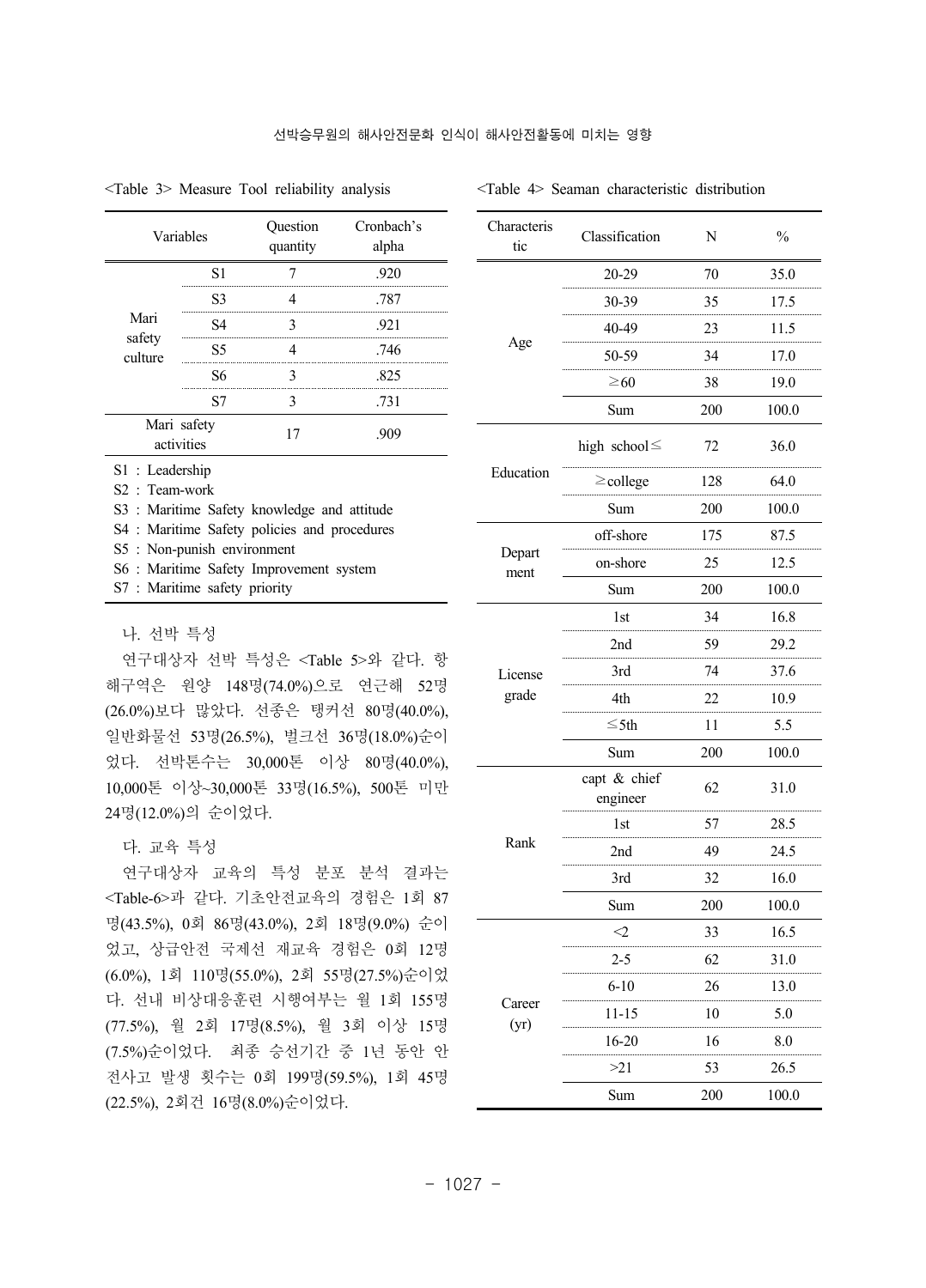| Charact<br>eristic | Classification       | N   | $\%$  |
|--------------------|----------------------|-----|-------|
|                    | far-sea              | 148 | 74.0  |
| Navi<br>area       | near-sea             | 52  | 26.0  |
|                    | Sum                  | 200 | 100.0 |
|                    | passenger            | 5   | 2.5   |
|                    | tank                 | 80  | 40.0  |
|                    | cargo                | 53  | 26.5  |
| Ship<br>type       | bulker               | 36  | 18.0  |
|                    | miscellaneous        | 11  | 5.5   |
|                    | fishing              | 15  | 7.5   |
|                    | Sum                  | 200 | 100.0 |
|                    | $<$ 500              | 24  | 12.0  |
|                    | $500 - 3,000$        | 21  | 10.5  |
| Ship               | $3,000 \sim 5,000$   | 22  | 11.0  |
| size               | $5,000 - 10,000$     | 20  | 10.0  |
| $(\text{ton})$     | $10,000 \sim 30,000$ | 33  | 16.5  |
|                    | >30,000              | 80  | 40.0  |
|                    | Sum                  | 200 | 100.0 |

<Table 5> Ship characteristic distribution

#### <Table 6> Training characteristic distribution

| Characteristic           | Classification | N   | $\frac{0}{0}$ |
|--------------------------|----------------|-----|---------------|
|                          | none           | 86  | 43.0          |
|                          | 1-time         | 87  | 43.5          |
| Basic safety<br>re-train | 2-time         | 18  | 9.0           |
|                          | 3-time         | 9   | 4.5           |
|                          | Sum            | 200 | 100.0         |
|                          | none           | 12  | 6.0           |
| Advanced                 | 1-time         | 110 | 55.0          |
| safety<br>re-train       | 2-time         | 55  | 27.5          |
|                          | 3-time         | 23  | 11.5          |
|                          | Sum            | 200 | 100.0         |
|                          | none           | 13  | 6.5           |
| emergency-p              | 1-time         | 155 | 77.5          |
| repared                  | 2-time         | 17  | 8.5           |
| training                 | 3-time         | 15  | 7.5           |
|                          | Sum            | 200 | 100.0         |
|                          | none           | 119 | 59.5          |
| safety                   | 1-time         | 45  | 22.5          |
| accident                 | 2-time         | 16  | 8.0           |
| frequency                | 3-time         | 11  | 5.5           |
| $(1)$ year $)$           | $>4$ -time     | 9   | 4.5           |
|                          | Sum            | 200 | 100.0         |

### 2. 변수특성 분석

가. 측정변수 기술통계

본 연구에 사용된 측정변수 각 항목의 점수는 리커드 5점 척도(5-point Likert scale)를 이용하였다.

도출된 각 변수별 평균 및 표준편차 결과는 <Table 7>과 같다. 변수들의 평균값은 해사안전 활동 3.99±0.519점, 리더십 3.81±0.735점, 해사안전 지식과 태도 4.11±0.540점, 해사안전정책과 절차 3.66±0.793점, 비처벌적환경 3.36±0.807점, 해사안 전 개선시스템 3.51±0.779점, 해사안전우선순위 3.11±0.775점으로 분석되어 해사안전 지식과 태도 가 가장 높은 점수를 나타내었다.

나. 선박승무원의 특성과 해사안전활동 특성 해사안전활동에 대한 연구대상자의 선박근로자 특성 에 따른 변이를 검토하기 위해 t-est,

ANOVA분석을 실시한 결과는 <Table 8>과 같 다. 연령은 40대가 가장 높은 4.14±0.465점을 보 였으며 50대 4.05±0.515점, 60대 이상 4.03±0.519 점순이었고 유의확률은 0.295였다. 학력은 고졸이 하 4.06±0.515점, 대졸이상 3.95±0.520점의 순이었 으며 유의확률은 0.188이었다. 신분은 육상직원 4.01±0.505점, 해상직원 3.99±0.523점 순으로 나타 났으며 유의확률은 0.388이었다. 소지면허는 1급 이 가장 높은 4.414±0.556점이었으며, 4급 4.10±0.546점, 5급 4.09±0.541점순으로 유의확률은 0.174였다. 직위는 선ㆍ기관장이 가장 높은 4.10±0.512점을 보였으며 3등 해기사3.99±0.519점,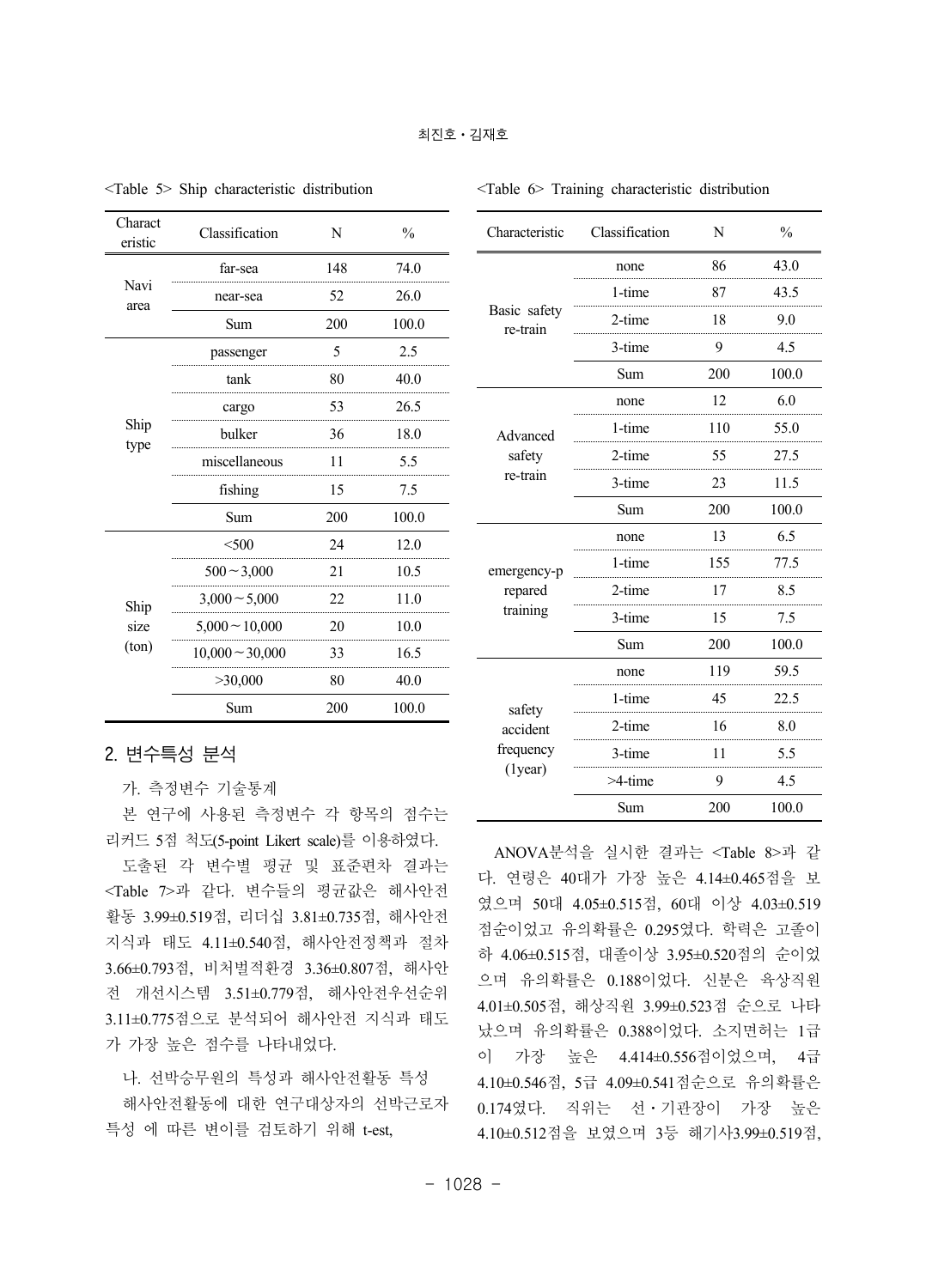1등 해기사 3.96±0.529점 순이었고 유의확률 0.233이었다. 경력은 21년 이상이 가장 높은 4.11±0.519점을 보였으며, 6년~10년 4.07±0.578점, 2년~5년 3.98±0.491점 순이었으며, 유의확률 0.147 이었다.

<Table 7> Measurement variable descriptive statistics analysis

| Characte<br>ristic      | Mini   | Max  | Mean  | Standard-<br>devi |
|-------------------------|--------|------|-------|-------------------|
| Mari Safety<br>Activity | 2.63   | 5.00 | 3.99  | .519              |
| S1                      | 1.29   | 5.00 | 3.81  | .735              |
| S3                      | 2.67   | 5.00 | 4 1 1 | -540              |
| S4                      | 1.00   | 5.00 | 3.66  | -793              |
| S5                      | 1.00   | 5.00 | 3.36  | -807              |
| S6                      | 1 00   | 5.00 | 3.51  | 779               |
|                         | l ()() | 5.00 | 3 1 1 | 775               |

S1 : Leadership

S2 : Team-work

|  |  |  |  | S3 : Maritime Safety knowledge and attitude |  |  |
|--|--|--|--|---------------------------------------------|--|--|
|--|--|--|--|---------------------------------------------|--|--|

S4 : Maritime Safety policies and procedures

S5 : Non-punish environment

- S6 : Maritime Safety Improvement system
- S7 : Maritime safety priority

다. 선박특성과 해사안전활동 특성

해사안전활동에 대한 연구대상자의 선박 특성 에 따른 변이를 검토하기 위해 t-est, ANOVA분석 을 실시한 결과는<Table 9>와 같다. 항해구역은 원양 4.01±0.493, 연근해 3.940±0.591이었고,

유의확률은 0.388이었다. 선박 종류는 일반화물 선이 가장 높은 4.01±0.535점이었으며, 탱커선 4.00±0.536점, 어선 4.00±0.519점 순이었다. 유의확 률은 0.754이었다. 선박 총톤수는 500톤 이상 ~ 3,000톤 미만이 가장 높은 4.13±0.516점 이었으며, 30,000톤 이상 4.05±0.540점, 5,000톤 이상 ~ 10,000톤 미만 4.00±0.463점 순으로 유의확률은 0.286이었다.

|         |                       |     | Mari safety      |         |  |
|---------|-----------------------|-----|------------------|---------|--|
|         | Characteristic        | N   | activities       |         |  |
|         |                       |     | $M \pm SD$       | F/t(p)  |  |
|         | 20-29                 | 70  | 3.89±.479        |         |  |
|         | 30-39                 | 35  | 3.99±.551        |         |  |
| Age     | 40-49                 | 23  | 4 14± 465        | 1.240   |  |
|         | 50-59                 | 34  | 4.05±.515        | (0.295) |  |
|         | $\geq 60$             | 38  | $4.03 \pm .519$  |         |  |
|         | Sum                   | 200 |                  |         |  |
| Educati | high<br>school $\leq$ | 72  | $4.06 \pm 515$   | 1.321   |  |
| on      | $\geq$ college        | 128 | $3.95 \pm 0.520$ | (0.188) |  |
|         | Sum                   | 200 |                  |         |  |
| Depart  | off-shore             | 175 | 3.99±.523        | .866    |  |
| ment    | on-shore              | 25  | $4.01 \pm 0.505$ | (0.388) |  |
|         | Sum                   | 200 |                  |         |  |
|         | 1st                   | 34  | $4.14 \pm 0.556$ |         |  |
|         | 2nd                   | 59  | 3.90±.479        |         |  |
| License | 3rd                   | 74  | $3.95 \pm .514$  | 1.608   |  |
| grade   | 4th                   | 22  | $4.10 \pm 0.546$ | (0.174) |  |
|         | $\leq$ 5th            | 11  | 4.09±.541        |         |  |
|         | Sum                   | 200 |                  |         |  |
|         | capt $\&$             |     |                  |         |  |
|         | chief                 | 62  | $4.10 \pm .512$  |         |  |
|         | engineer              |     |                  | 1.436   |  |
| Rank    | 1st                   | 57  | 3.96±.529        | (0.233) |  |
|         | 2nd                   | 49  | $3.94 \pm .518$  |         |  |
|         | 3rd                   | 32  | 3.99±.519        |         |  |
|         | Sum                   | 200 |                  |         |  |
|         | <2                    | 33  | $3.84 \pm 0.449$ |         |  |
|         | 2-5                   | 62  | 3.98±.491        |         |  |
| Career  | 6-10                  | 26  | 4.07±.578        | 1.656   |  |
| (yr)    | 11-15                 | 10  | $3.75 \pm .305$  | (0.147) |  |
|         | 16-20                 | 16  | 3.97±.691        |         |  |
|         | >21                   | 53  | $4.11 \pm 0.519$ |         |  |
|         | Sum                   | 200 |                  |         |  |

<Table 8> The Characteristics of Seafarers and Marine Safety Activities

라. 교육특성과 해사안전활동 특성

해사안전활동에 대한 연구대상자의 교육 특성 에 따른 변이를 검토하기 위해 t-est, ANOVA분석 을 실시한 결과는 <Table 10>과 같다. 기초안전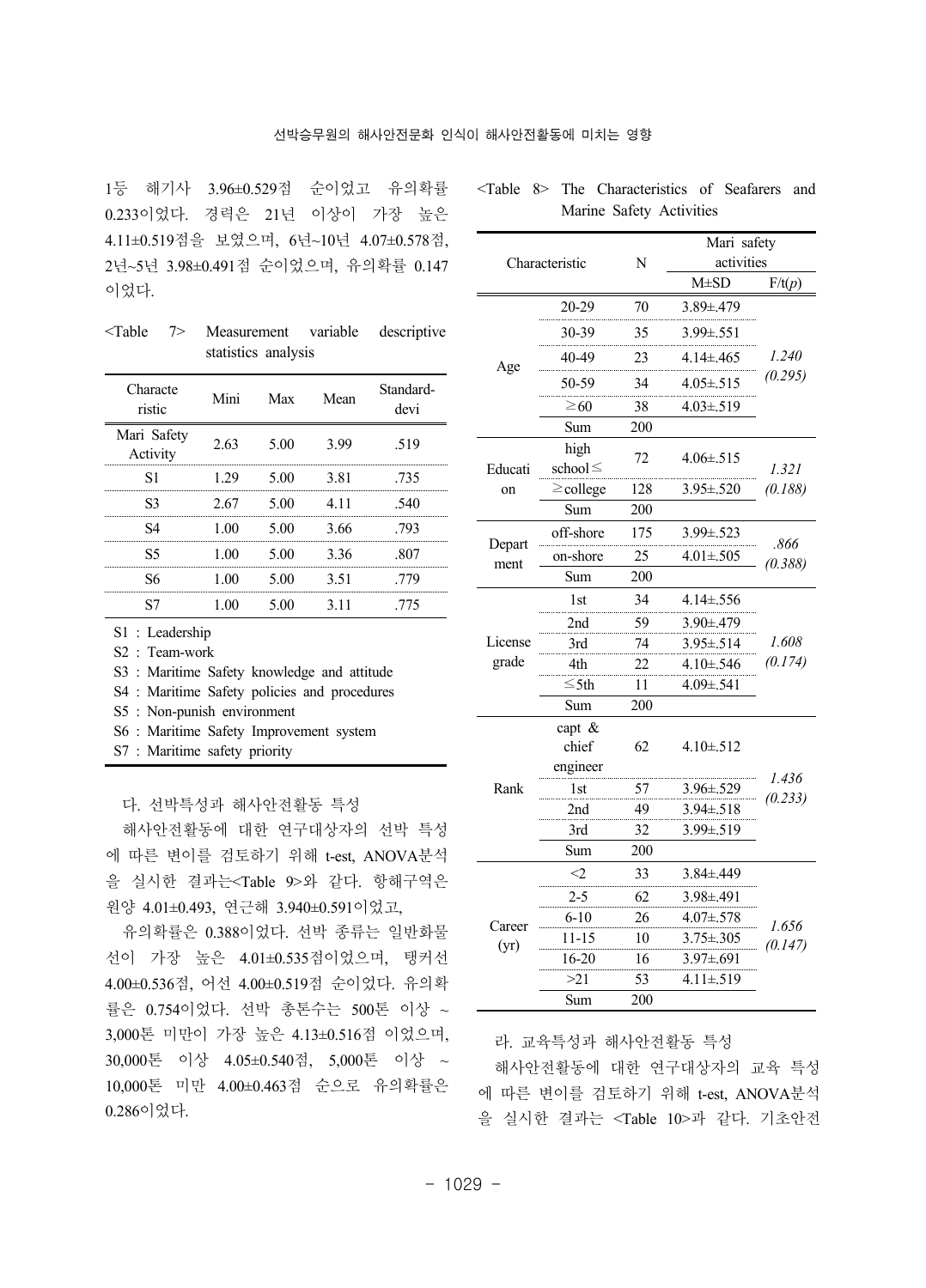재교육 경험은 2회가 가장 높은 평균 4.17±0.488 점 이었으며, 3회 이상 4.08±0.557점, 0회 3.97±0.499점 순이었고 유의확률은 0.414이었다. 상급안전 국제선 경험은 월 3회 이상이 가장 높 은 4.12±0.519점이었으며, 2회 4.03±0.522점, 1회 3.95±0.524점 순으로 유의확률은 0.475이었다.

<Table 9> Characteristics of Ship and Marine Safety Activities

|              |                     |     | Mari safety      |                  |  |
|--------------|---------------------|-----|------------------|------------------|--|
|              | Characteristic      | N   | activities       |                  |  |
|              |                     |     | $M\pm SD$        | F/t(p)           |  |
|              | far-sea             | 148 | $4.01 \pm 0.493$ |                  |  |
| Navi<br>area | near-sea            | 52  | $3.94 \pm 0.591$ | 0.866<br>(0.388) |  |
|              | Sum                 | 200 |                  |                  |  |
|              | passenger           | 5   | $3.62 \pm .820$  |                  |  |
|              | tank                | 80  | $4.00 \pm 0.536$ |                  |  |
|              | cargo               | 53  | $4.01 \pm .535$  |                  |  |
| Ship<br>type | bulker              | 36  | $4.00 \pm 508$   | 0.529<br>(0.754) |  |
|              | miscellaneous       | 11  | $4.00 \pm 481$   |                  |  |
|              | fishing             | 15  | $4.00 \pm 0.519$ |                  |  |
|              | Sum                 | 200 |                  |                  |  |
|              | < 500               | 24  | $3.82 \pm 613$   |                  |  |
|              | $500 - 3,000$       | 21  | $4.13 \pm 516$   |                  |  |
|              | $3,000 \sim 5,000$  | 22  | $3.87 \pm .522$  |                  |  |
| Ship<br>size | $5,000 \sim 10,000$ | 20  | $4.00 \pm 0.463$ | 1.253            |  |
| (ton)        | $10,000 \sim 30,00$ | 33  | $3.97 \pm 405$   | (0.286)          |  |
|              | >30,000             | 80  | $4.05 \pm 0.540$ |                  |  |
|              | Sum                 | 200 |                  |                  |  |

비상대응 훈련주기는 월 3회 이상이 가장 높은 4.14±0.510점이었으며, 월 2회 4.04±0.545점, 월 1 회 4.00±0.500점 순이었다. 유의확률 0.135이었다.

최종 승선 1년 동안 사고 횟수는 3회 이상이 가장 높은 4.12±0.519점이었고, 2회 4.03±0.522점, 1회 3.95±0.524점 순이었으며 유의확률은 0.917이 었다. 이상으로 선박승무원특성, 선박특성, 교육 특성 각 변수에 대한 해사안전활동 특성을 분석 한 결과 통계적으로 대부분이 유의한 차이는 없 는 것으로 나타났다. 그러나 안전문화, 안전지식, 안전통제감이 안전활동에 영향을 미칠 것으로 사 료되므로 각 특성에 따른 해사안전활동을 높이는 교육과 해사 안전시스템 개발 등의 노력이 필요 할 것으로 사료된다.

<Table 10> Training Characteristics and Marine Safety Activities

|                             |            |     | Mari safety      |                  |  |
|-----------------------------|------------|-----|------------------|------------------|--|
| Characteristic              |            | N   | activities       |                  |  |
|                             |            |     | $M\pm SD$        | F/t(p)           |  |
|                             | none       | 86  | 3.97±.499        |                  |  |
| <b>Basic</b>                | 1-time     | 87  | $3.96 \pm 0.541$ |                  |  |
| safety                      | 2-time     | 18  | $4.17 \pm 488$   | 0.957            |  |
| re-training                 | 3-time     | 9   | $4.08 \pm 0.557$ | (0.414)          |  |
|                             | Sum        | 200 |                  |                  |  |
|                             | none       | 12  | $3.93 \pm 0.479$ |                  |  |
| Advanced                    | 1-time     | 110 | $3.95 \pm 0.524$ |                  |  |
| safety                      | 2-time     | 55  | $4.03 \pm 0.522$ | 0.837            |  |
| re-training                 | 3-time     | 23  | $4.12 \pm 0.519$ | (0.475)          |  |
|                             | Sum        | 200 |                  |                  |  |
|                             | none       | 13  | $3.70 \pm 0.663$ |                  |  |
| emergency-                  | 1-time     | 155 | $4.00 \pm 500$   |                  |  |
| prepared                    | 2-time     | 17  | $4.04 \pm 0.545$ | 1.876<br>(0.135) |  |
| training                    | 3-time     | 15  | $4.14 \pm 0.510$ |                  |  |
|                             | Sum        | 200 |                  |                  |  |
|                             | none       | 12  | $3.93 \pm 479$   |                  |  |
| safety                      | 1-time     | 110 | $3.95 \pm 0.524$ |                  |  |
| accident                    | $2$ -time  | 55  | $4.03 \pm .522$  | 0.238            |  |
| frequency<br>$(1)$ year $)$ | 3-time     | 23  | $4.12 \pm .519$  | (0.917)          |  |
|                             | $>4$ -time | 200 |                  |                  |  |

# 3. 변수간 상관관계

연구 변수들 간의 상관관계를 알아보기 위해 주요변수들의 이변량 상관 관계분석(Pearson's correlation analysis)을 실시하였다. 독립변수는 리 더십, 해사안전 지식과 태도, 해사안전 정책과 절 차, 비처벌적 환경, 해사안전 개선시스템, 해사안 전 우선순위를 선정하였으며 종속변수는 해사안 전활동을 선정하였다. 주요 변수의 상관관계 분 석은 <Table 11>과 같다.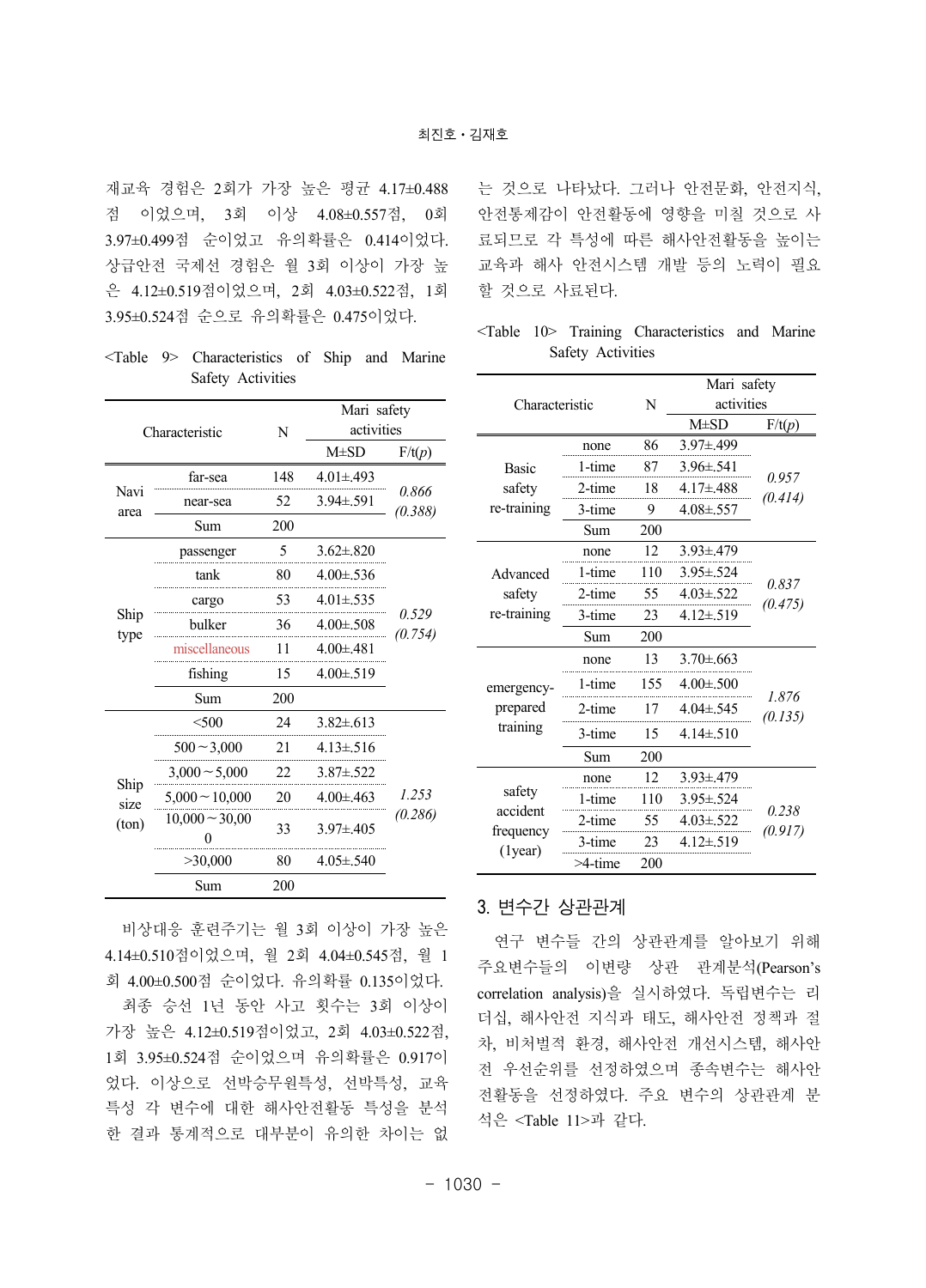|                        | $713**$  |          |          |          |          |  |
|------------------------|----------|----------|----------|----------|----------|--|
|                        | $220**$  |          | חח י     |          |          |  |
| Mari safety<br>culture | **       | $591**$  |          | -00      |          |  |
|                        | $-327**$ | $-229**$ | $-575**$ | $-296**$ | וווו י   |  |
|                        | $702**$  | h)       |          | 538**    | $-263**$ |  |
| Mari safety            | 678**    | 502**    |          | 646**    | - 306**  |  |

<Table 11> Correlation between Maritime Safety Culture and Activities

\**p*<0.05, \*\* *p*<0.01, \*\*\* *p*<0.001

그 결과 리더십은 해사안전 정책과 절차(γ =.713, p<.001), 비처벌적 환경(γ=.220, *p*<.001), 해사안전 지식과 태도(γ=.627, *p*<.001), 해사안전 우선순위(γ=.702, *p*<.001), 해사안전활동(γ=.678, *p*<.001)와 모두 유의한 정(+)적 상관관계를 보였 으나 해사안전 우선순위(γ=-.327, *p*<.001)와 유의 한 부(-)적 상관관계를 보였다.

해사안전 정책과 절차는 비처벌적 환경(γ =.144, *p*<.05), 해사안전 지식과 태도(γ=.594, *p*<.001), 해사안전 개선시스템(γ=.686, *p*<.001), 해사안전활동(γ=.592, p<.001)와 유의한 정(+)적  $\forall$ 관관계를 보였으나 해사안전 우선순위 $(\gamma$ =-.229, *p*<.001)와 유의한 부(-)적 상관관계를 보였 다.

비처벌적 환경은 해사안전 우선순위(γ=-.575, *p*<.001)와 부(-)적 상관관계를 보였으나 해사안전 지식과 태도, 해사안전 개선시스템, 해사안전활동 과 유의한 상관관계를 보이지 않았다.

해사안전 지식과 태도는 해사안전 개선시스템 (γ=.538, p<.001), 해사안전활동(γ=.646, *p*<.001) 과 유의한 정(+)적 상관관계를 보였으나 해사안 전 우선순위(γ=-.296, *p*<.001)와 부(-)적 상관관계 를 보였다.

해사안전 우선순위는 해사안전 개선시스템(γ =-.263, *p*<.001), 해사안전활동(γ=-.306, *p*<.001)와 부(-)적 상관관계를 보였다.

해사안전 개선시스템은 해사안전활동(γ=.516,

*p*<.001)과 정(+)적 상관관계를 보였다.

### 4. 해사안전문화가 해사안전활동에 미치는 영향 요인

해사안전문화가 해사안전활동에 미치는 영향 요인을 검정하기 위해 다중회귀 분석을 실시한 결과는 <Table 12>와 같다.

해사안전활동에 영향을 주는 해사안전문화의 하위 변수인 리더십, 해사안전 지식과 태도, 해사 안전 정책과 절차, 비처벌적 환경, 해사안전 개선 시스템, 해사안전 우선순위를 독립변수로 하여 다중회귀 분석을 실시하였다.

분석결과 회귀모형은 통계적으로 유의하게 나 타났으며(F=39.804, *p*<0.001), 회귀모형의 설명력 은 약 53.9%(⊿R<sup>2</sup>=.539)로 나타났다. 한편, Durbin-Watson 통계량은 2.011로 2에 근사한 값을 보여 잔차의 독립성 가정에 문제는 없는 것으로 분석되었다. 분산팽창지수(VIF)도 모두 10미만으 로 작게 나타나 다중공선성 문제는 없는 것으로 판단된다.

회귀계수의 유의성 검증 결과 리더십(β=.387, *p*<.001), 해사안전 지식과 태도(β=.322, *p*<.001)는 해사안전활동에 유의한 정(+)의 영향을 미치는 것으로 나타났다. 리더십과 해사안전 지식과 태 도가 높아질수록 전반적으로 해사안전활동이 높 아지는 것으로 분석되었다.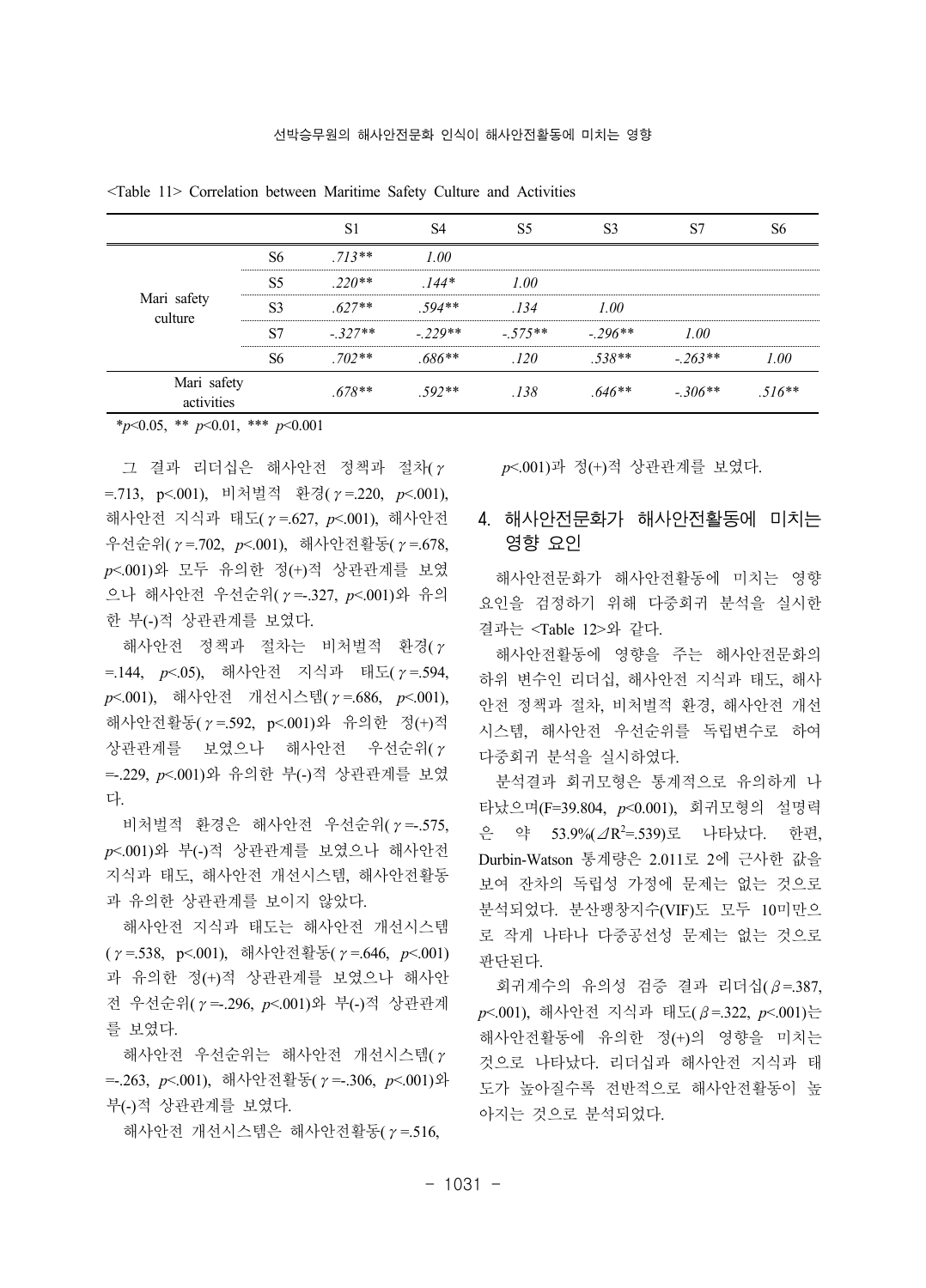| Variable       | Non-<br>standardization<br>coefficient<br>В | Standardization<br>coefficient |          | n     | Multiple coherent ray<br>statistic |       |
|----------------|---------------------------------------------|--------------------------------|----------|-------|------------------------------------|-------|
|                |                                             |                                |          |       | Tolerance<br>value                 | VIF   |
| Constant       | 1 784                                       |                                | 5.385    | .000  |                                    |       |
| S.             | 274                                         | .387                           | 4.809    | -000  | .357                               | 2.800 |
| S4             | .093                                        | -142                           | 1.868    | -063  | .401                               | 2.496 |
| S5             | $-040$                                      | $-063$                         | $-1.054$ | 293   | 658                                | I 520 |
| S <sup>3</sup> | 310                                         | 322                            | 4.949    | -000  | -547                               | -829  |
| S.             | $-.067$                                     | - 099                          | $-1.610$ | - 109 | .607                               | 1.647 |
| S6             | - 030                                       | $-045$                         | $-614$   | -540  | .430                               | 2.326 |

<Table 12> Multiple Regression Analysis between Marine Safety Culture and Activities

 $R = 744$   $R^2 = 553$   $\angle R^2 = 539$  Durbin-Watson=2.011  $p < .001$ 

### Ⅳ**.** 고 찰

본 연구는 끊임없이 발생하고 있는 해사안전사 고와 관련하여 사고 예방에 기인할 할 수 있는 해사안전문화가 해사안전활동에 영향을 미치는 요인의 관련성 파악하기 위하여 해사안전문화의 측정 하위변수로 "리더십, 팀워크, 해사안전 지식 과 태도, 해사안전 정책과 절차, 비처벌적 환경, 해사안전 개선시스템, 해사안전 우선순위" 7개 변수를 정의하고 구성하였다. 변수의 설명력은 72.12%이었다.

해사안전문화를 5점 척도로 측정한 결과 평균 3.59점으로 보통 수준이상으로 조사되었다. 하위 변수들을 살펴보면 해사안전 지식과 태도가 4.11 점으로 가장 높게 나타났으며, 리더십 3.81점, 해 사안전 정책과 절차 3.66점, 해사안전 개선시스템 3.51점, 비차벌적 환경(역문항) 3.36점, 해사안전 우선순위 3.11점 순으로 나타났다. 이 중 해사으 로 나타난 결과와 비교해 볼 때 해사안전문화가 환자안전문화의 점수보다 낮은 것으로 조사되었 다. 환자안전문화 선행 연구에서의 가장 높은 점 수는 리더십과 환자안전 지식과 태도, 리더십으 로 환자안전문화와 해사안전문화는 순서만 바뀌

었을 뿐이지 의료기관 근로자와 선박승무원 간의 안전문화에 대한 인식은 유사하는 것으로 판단된 다. 또한 해사안전활동의 평균 점수는 3.99점으로 서 비교적 해사안전활동을 긍정적으로 수행하고 있다고 판단 할 수 있었다.

해사안전활동의 평균이 3.99점으로 보통 수준 이상 이었다. 해사안전활동과 환자안전활동은 측 정도구가 완벽히 같지는 않아 정확한 비교가 어 려울 수 있다. 하지만 선행연구 중 간호사를 대 상으로 환자안전활동의 측정 결과를 보면 Uhm(2013)의 연구는 평균 3.65점, Bae(2019)의 연 구는 평균 4.29점, Kim(2014)의 연구는 평균 2.75 점, Kwon and Cho(2018)의 연구는 4.29점이었다.

해사안전문화의 하위 변수로 구성되는 리더십, 해사안전 지식과 태도, 해사안전 정책과 절차, 비 처벌적 환경, 해사안전 개선시스템, 해사안전 우 선순위의 상관관계는 리더십은 해사안전정책과 절차, 비처벌적 환경, 해사안전 지식과 태도, 해 사안전 우선순위, 해사안전활동 간에는 γ =0.220~0.713으로 모두 통계적으로 유의한 정(+) 적 상관관계를 보였으나 해사안전 우선순위와 γ =-0.327로 유의한 부(-)적 상관관계를 보였다. 환 자안전관련 선행 연구 중 Led(2015)는 리더십, 팀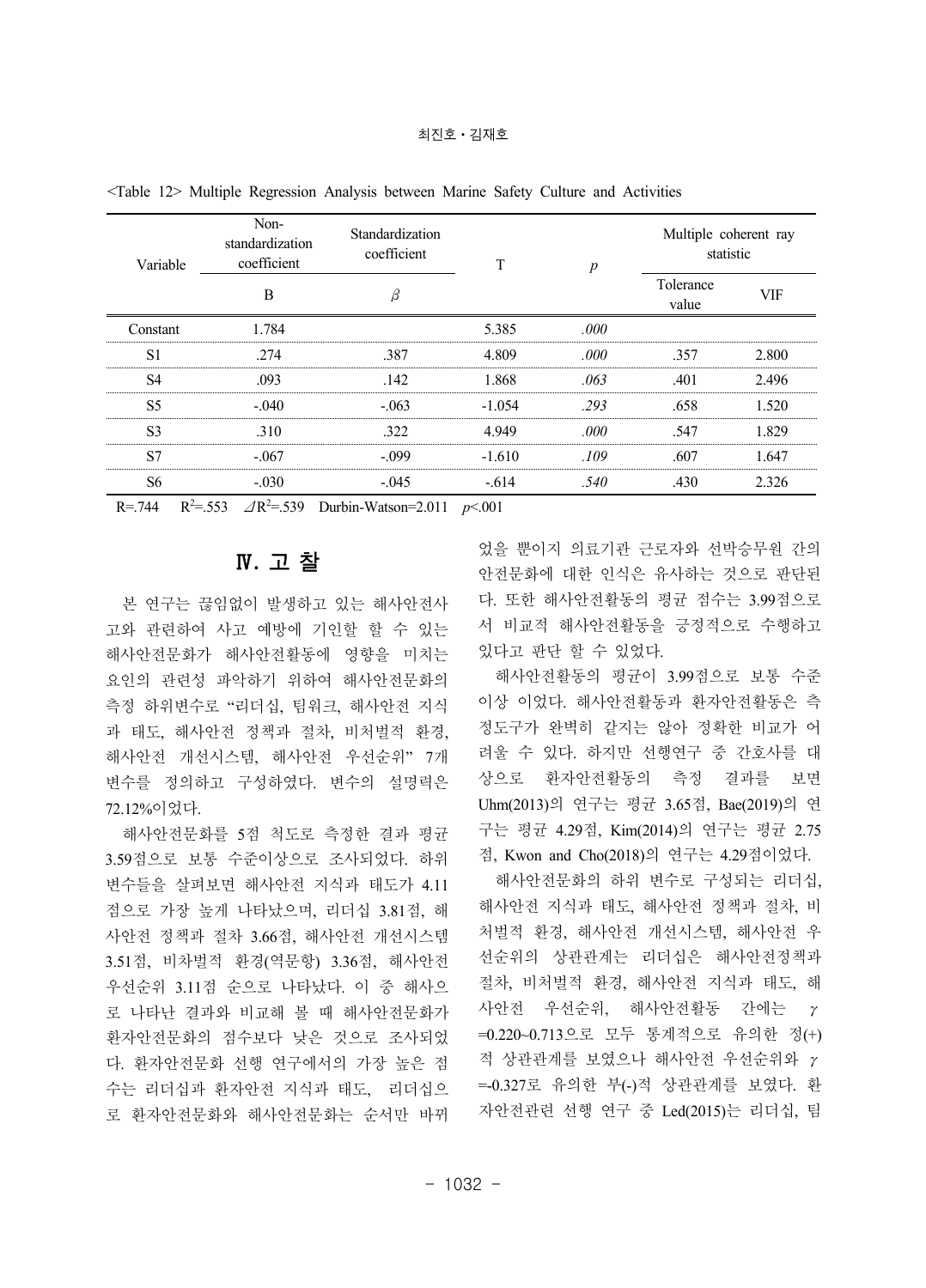워크 환자안전 지식과 태도, 환자안전 정책과 절 차, 환자안전 개선시스템, 환자안전 우선순위 간 에는 γ=0.226~0.698로 모두 정(+)의 상관관계가 존재하였다고 분석한 연구 결과는 변수간의 인식 도의 차이가 있다.

해사안전 우선순위가 부(-)적 상관관계를 보이 고 해사안전활동에 장애요인으로서 작용하는 것 에 주목할 필요가 있다. 설문항목의 내용은 "나 는 업무로 인해 바쁘면, 선박의 안전을 지키지 못할 때도 있다", "나는 선박안전 문제를 개선하 기 위해 추가적인 업무가 발생하는 것이 귀찮 다", "나는 근무 시간 내 많은 업무를 수행하는 효율성과 선박안전 원칙이 상충되면 효율성을 선 택 한다"이다. 이는 부정적인 요인으로서 연구대 상자들의 응답은 3.11±0.775점으로 보통 수준에 상회하는 평균과 표준편차가 나타났다.

Katz-Navon et al.(2005)은 안전에 대한 우선순 위가 높은 부서에서는 경쟁이 되는 요구사항인 업무의 속도나 생산성과 관계없이 안전이 항상 우선적으로 고려되어야 하는 중요한 사항임을 주 장하였다.

해사안전문화가 해사안전활동에 미치는 영향 요인을 분석하기 위해 리더십, 해사안전 지식과 태도, 해사안전 정책과 절차, 비처벌적 환경, 해 사안전 개선시스템, 해사안전 순위를 다중회귀 분석을 실시하였다. 회귀모형의 분석 결과는 통 계적으로 유의하였으며, 리더십과 해사안전지식 과 태도가 해사안전활동에 선순환의 영향을 미치 는 것으로 나타났다. 이 결과는 환자안전문화가 환자안전활동에 영향을 미치는 요인을 분석한 선 행연구인 Moon and Lee(2016), Chang(2017), Bae(2019)의 연구결과와 일치하였다.

해사안전문화가 해사안전활동에 미치는 영향을 분석한 본 연구에서의 한계점은 첫째, 국제항해 를 하는 상선 선박에 승선하는 선박승무원을 중 심으로 한 연구이기에 연안 상선, 어선 등에 대 한 모든 선박과 선박승무원의 특성을 포함할 수 없는 단점이 있다. 둘째, 한국해양수산연수원의

상급안전 국제선 재교육생 200명을 대상으로 표 본 조사하였기 때문에 대표성에 한계를 가지고 있다. 셋째, 초기 시행한 설문 항목의 요인 분석 결과 설문 문항의 타당도와 연관성이 저하되어 총 35문항(독립변수, 종속변수) 중 24문항으로 조 사ㆍ연구되어 연구 내용의 제한성이 발생하였다. 이러한 단점에도 불구하고 본 연구는 해사안전문 화에 대한 선행연구를 파악하여 해사안전활동에 대한 영향을 연구하는 최초의 시도였다는 점은 이후 해사안전문화와 해사안전활동에 관한 실증 적 연구의 기초자료가 되는 것에 의의가 있다.

이상의 연구 결과를 토대로 시사점을 제언하면 다음과 같다.

첫째, 해사안전문화 중 리더십과 해사안전 지 식과 태도가 해사안전활동에 정(+)의 영향을 미 치는 것으로 분석되었다. 이는 리더십과 해사안 전 지식과 태도에 대한 교육 및 정보의 접근성을 높여 해사안전활동을 증진시켜야 할 것이다.

둘째, 해사안전문화 중 리더십과 해사안전 지 식과 태도의 권장과 지원에 힘써야 하는 것은 당 연하겠지만, 일부 요인에 의해 변동되는 편중성 을 가지지 않고, 전체적으로 해사안전활동이 상 향평준화 될 수 있도록 해사안전 개선 시스템, 해사안전 우선순위, 비처벌적 환경에 대한 강화 대책의 마련의 필요성을 시사한다.

셋째, 보건산업분야에서는 환자안전문화와 환 자안전활동에 대해서 활발한 연구가 지속되고 있 지만, 해운산업분야에서는 관련 연구가 많지 않 다는 것이 현실이다. 이에 우리나라의 해운산업 환경에 맞는 한국형 해사안전문화와 해사안전활 동에 관한 많은 연구가 필요하다.

# Ⅴ**.** 결 론

본 연구는 선박운항에 관련하여 업무를 수행하 는 선박승무원들의 안전사고를 예방하기 위해 시 행하는 선박 내 안전관련 문화 중 어떤 요인들이 해사안전활동에 영향을 주는지 연구함으로써 해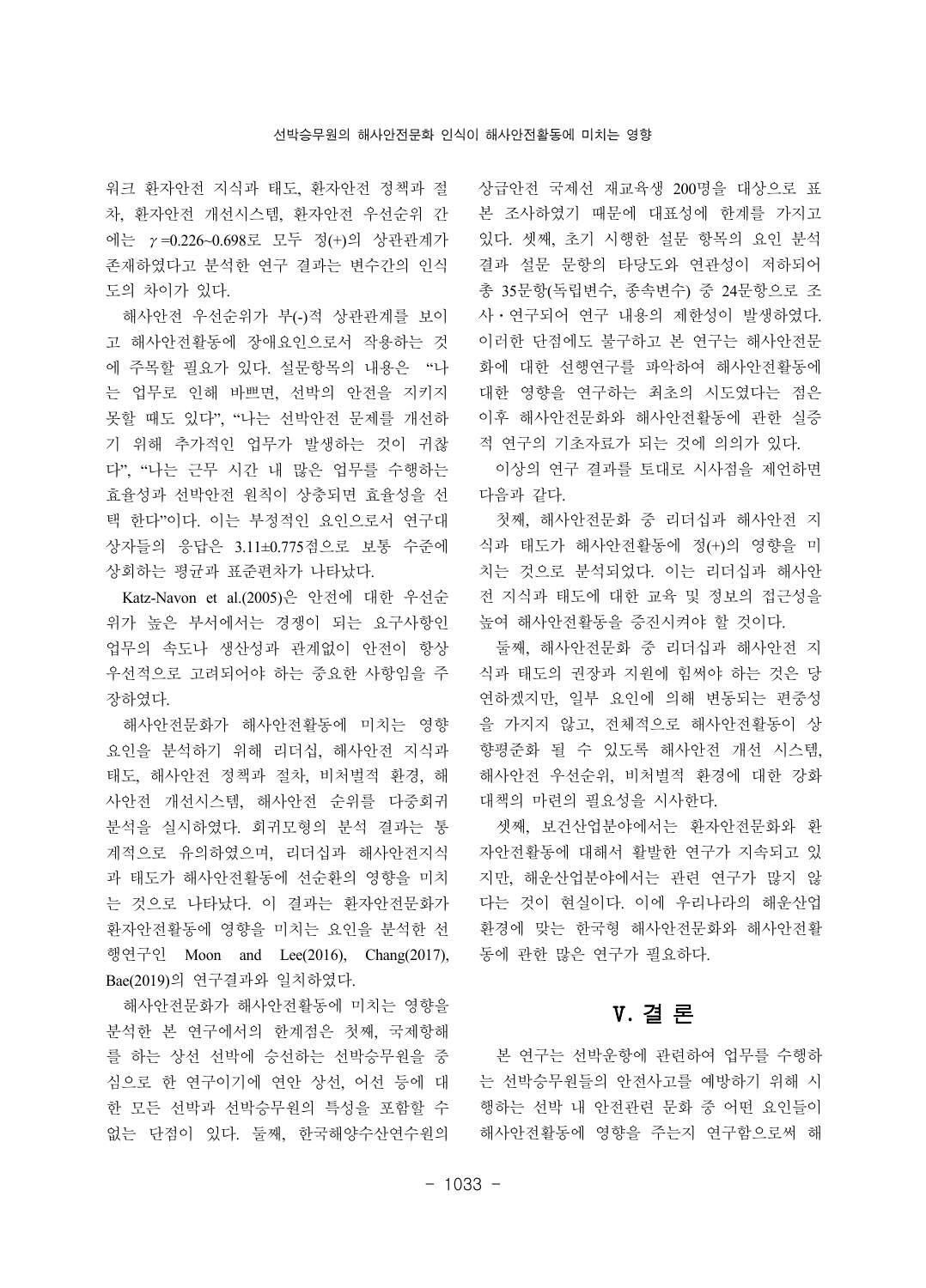사안전을 위한 실증연구 기반을 조성하고, 기초 적 시사점을 제공하는 것을 목적으로 수행하였 다. 그 결과는 다음과 같다.

첫째, 선박승무원, 선박, 교육 특성에 따른 해 사안전활동은 변동이 없었으며 선박승무원들은 해사안전활동을 평균 이상으로 수행하고 있다.

둘째, 선박승무원들은 리더십, 해사안전지식과 태도, 해사안전 정책과 절차, 해사안전 우선순위, 비처벌적 환경에 비중을 두고 있으며 이러한 해 사안전문화가 강화 될수록 해사안전활동이 강화 되었다.

셋째, 리더십과 해사안전지식과 태도는 해사안 전활동에 선순환적인 영향을 미치고 있었다. 즉, 리더십이 높을수록, 해사안전 지식과 태도가 높 을수록 해사안전활동이 강화되었다.

이상의 결과로 해사안전활동에 있어서 선박승 무원의 리더십이 낮거나 약할 경우, 해사안전에 관련된 지식과 태도가 나쁠 경우 해사안전활동이 낮아지므로 해사안전활동을 강화하기 위해 리더 십과 해사안전 지식과 태도의 역량을 강화시킬 수 있도록 해야 하고, 해사안전활동의 장애요인 으로 판단할 수 있는 해사안전 우선순위 즉, 업 무의 효율성과 신속성을 강조하기 보다는 안전이 우선되어야 함이 당연시 되어야 하는 문화를 조 성해야 할 것으로 사료된다.

### **References**

- Bae YS(2019). Factors Influencing Patient Safety Activities of Nurse in Long-term care Hospital, MS Thesis, Kyungnam: Changsin Univ, 1~82.
- Chang CH(2017). An Exploratory Study on Nurse's Perception of Patient Safety Culture, Critical thinking disposition and Patient safety Management Activities. MS Thesis, Daejoen: Daejoen Univ, 1~87.
- Eom JY(2013). Patient Safety Culture and Management Activities Perceived by Geriatric Hospital Nurses, MS Thesis, Gyeonggi; Ajou Univ, 1~59.
- Han NH. Pak MS, Kim IS. Pak JM and Lee DE(2015). A Study on the Plans for Establishing of Safety Culture in Sea Transportation, KAMB 30(3), 187~231.
- Håvold JI(2007). National Cultures and Safety Orientation: A Study of Seafarers Working Norwegian Shipping Companies, Work & Stress, 21(2), 173~195.
- Jang KS. Kim YS and Kim AJ(1996). A Study on the Relationship of the Pattern of Organizational Culture and Organizational Effectiveness in Hospital, CJNS 20(1), 125~144.
- Joe HS, Lee, SH. Cho WH. Chun KH and Moon OR(1999). The relationship of Organizational Culture and Organizational Effectiveness at the General Hospital, JPMPH 32(3), 374~382.
- Joo YK(2018). A Comparative Legal Study on Inprovement of the Seafarers' Safety Education System, Ph.D. Thesis, Busan: Donga Univ, 1~210.

Kang HG(2002). A study on the quality of medical social work influenced by organizational culture of hospital, KJHPA 12(4), 34~55.

http://dx.doi.org/10.4332/KJHPA.2002.12.4.034

- Katz-Navon T, Naveh E, and Stern Z(2005). Safety climate in health care organizations: a multimensional approach, Academy of Managements Journal 48(6), 1075~1089.
- Kim SK(2014). The Effect of patient Safety Acitivity on Patient Safety Culture Perception of Dental Care Employees. MS Thesis, Seoul: Yonsei Univ, 1~89.
- Kwon YS, Kim NH and Anthony JC(2004). On the Educational and Cultural Aspects in the Ship Safety Assessments, KOSOMES, 10(2), 23~27.
- Kwon MS and Jo HS(2018). Influence of recognition for Health Care Accreditation on Patient Safety Managing Activities of Nursing Staffs in Geriatric Hospital, KGS 38(1), 15~26.
- Lee JW and Bae SH(2016). A Study on Effective Operation Methods for Seafarer Safety Refresher Training Courses. Journal of the Korean Society of Marine Environment & Safety 22(6), 607~614. http://dx.doi.org/10.13000/JFMSE.2016.22.6.6071
- Lee JW. Kim EW, Woo YJ and Lee CH(2016). A Study of the Development of Curriculum of polar safety training. JFMSE 28(4), 1031~1041.